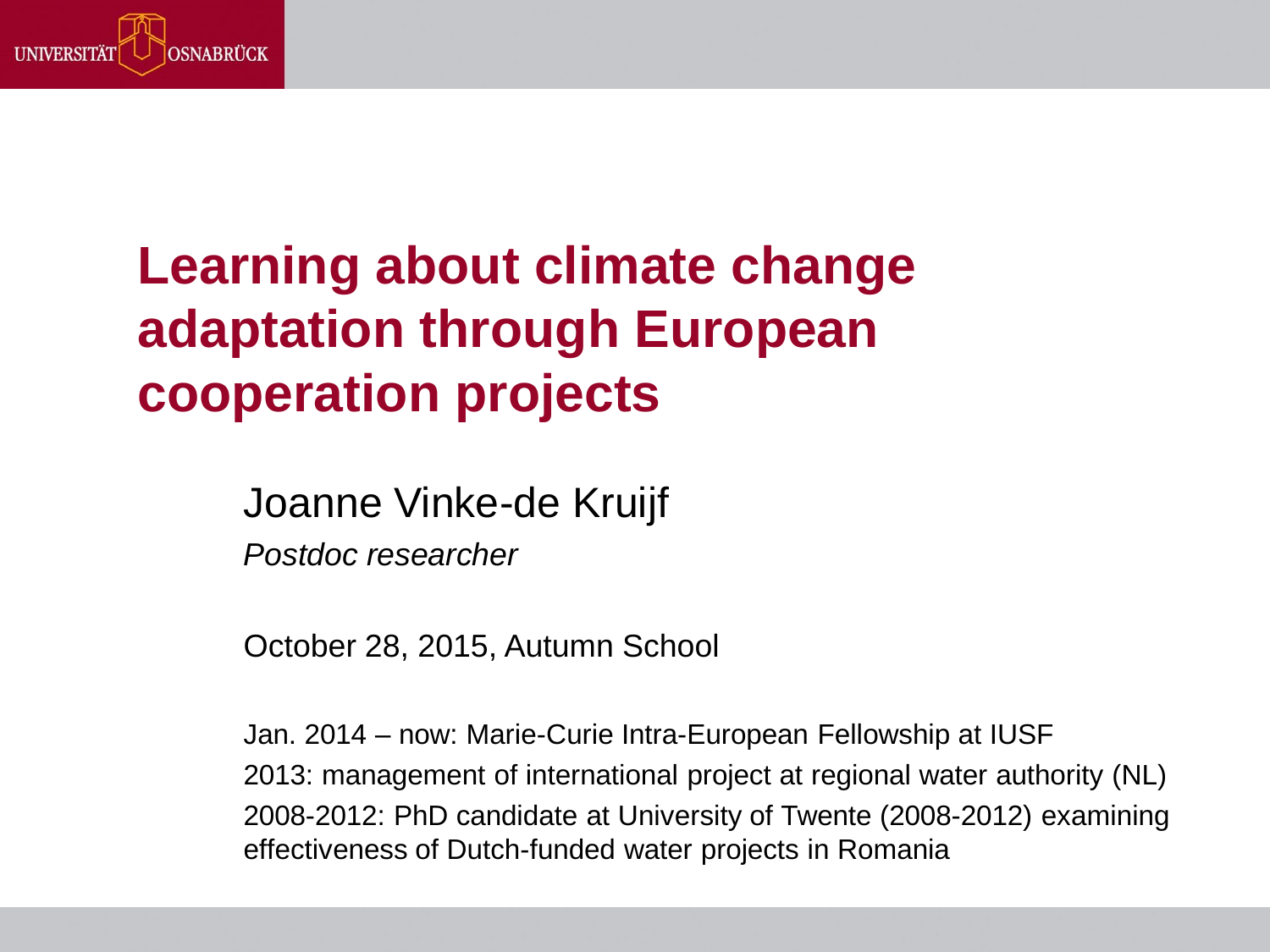

## **Research objective and scope**

To produce generalizable insights on the outcomes as well as the combination(s) of condition(s) that lead to the outcomes

- ... of European cooperation projects with a focus on climate change adaptation in the water sector (cases)
- ...by systemically comparing the process, outcomes and impacts of these projects from a multi-level learning perspective.
- $\rightarrow$  Theories of learning (social, transnational, organizational, policy...), policy change, pilot projects, and so on
- $\rightarrow$  Methods for Qualitative Comparative Analysis (QCA)
- $\rightarrow$  Intermediate number of cases, i.e. projects and partners in EU cooperation projects (INTERREG, FP7)